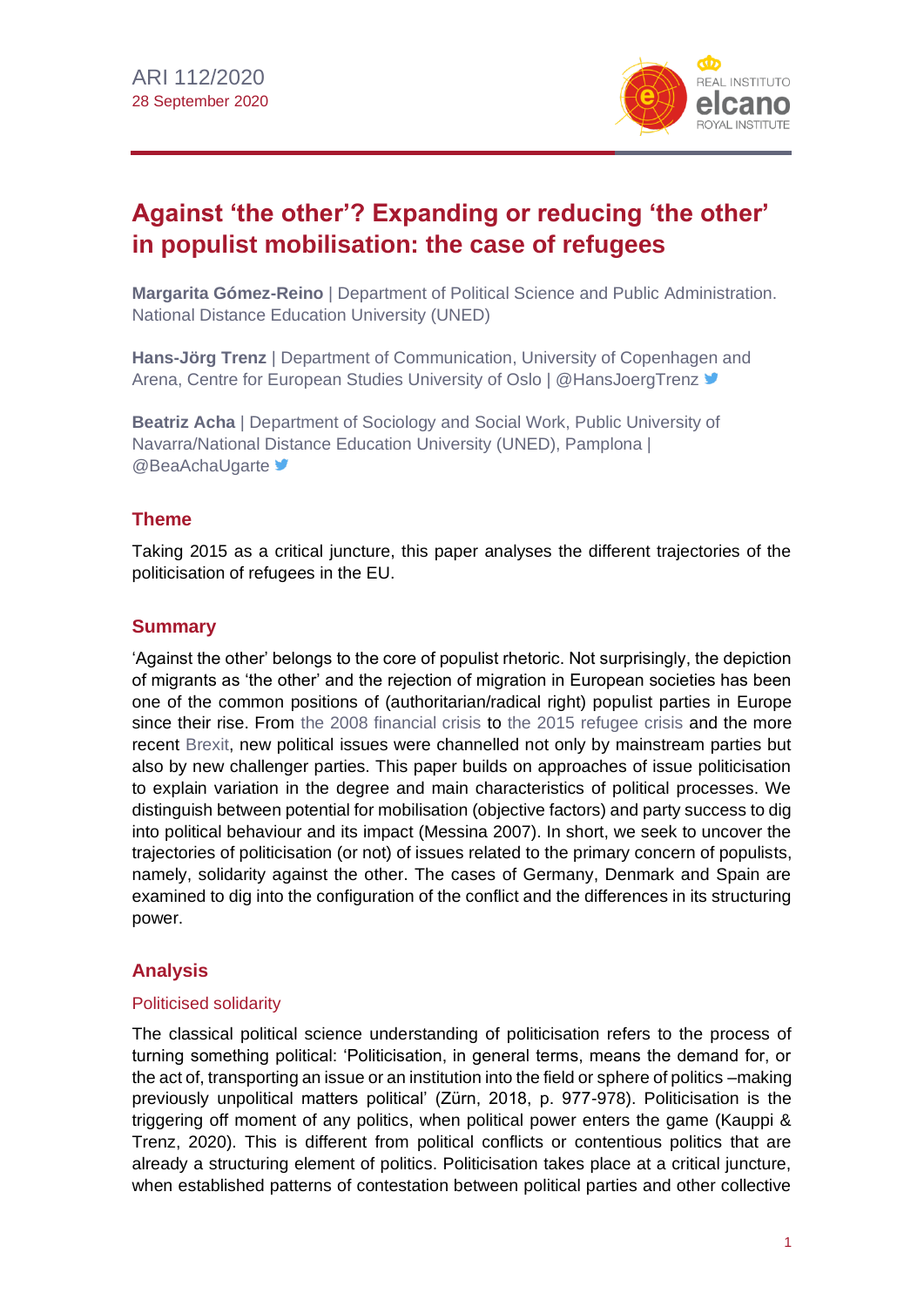actors are transformed in often radical and unexpected ways. As such, politicisation can result in the restructuring of the political party landscape and the establishment of new cleavages.

According to this understanding of politicisation as a rupture in the routine way of doing politics, we find that moments of politicisation are often confined to singular periods or events, like for instance election campaigns (De Wilde & Trenz, 2012). Such periods of heightened attention and mobilisation remain exceptional and distinct from 'regular politics'. Political institutions, governments and parties can at one point decide to politicise certain issues and at other point develop strategies of de-politicisation. It is also possible that strategies to politicise an issue (like refugees) are responded by the strategies of others to depoliticise the same issue.

European societies have experienced increasing political turmoil with the presence of [populist radical parties or authoritarian populist parties.](http://www.realinstitutoelcano.org/wps/portal/rielcano_en/event?WCM_GLOBAL_CONTEXT=/elcano/elcano_in/calendar/activities/virtual-conference-populist-challenges-to-cosmopolitan-values-in-europe) All share a common rhetoric against migrants, and increasingly the opposition to European integration too (De Vries & Edwards, 2009). When authoritarian values and populist rhetoric are translated into public policies, the key issue is 'to defend us through restrictions on the other, justifying restrictions on the entry of migrants, refugees, asylum seekers and foreigners' (Inglehart & Norris, 2019, p. 8).

This paper comparatively analyses the following: (a) if mainstream or populist parties take up on the issue of inter/trans/national solidarity during the past decade in the three selected cases; (b) how parties frame the issue of refugees with welfare and security arguments –ideational/ideological elements and narratives of otherness–; and (c) the trajectory of issue politicisation since 2015. The country comparison examines three cases that offer different trajectories of politicisation. It aims to identify the starting point of politicisation in each case and the following sequence. In particular, it discerns whether governments and parties can decide to politicise certain issues or develop strategies of de-politicisation. Finally, it assesses the salience of the refugee issue across national contexts.

#### Germany: consensual solidarity from the top?

What is the most important driving force behind the politicisation of solidarity issues? As a leading destination country for asylum seekers, (pre)conditions for mobilisation already existed in Germany in 2015: the flow of refugees fleeing into the country had been increasing steadily since the beginning of the decade. In 2015 alone, Germany received around 1 million asylum seekers and over 440.000 formal applications, a tipping point in the country's migration history. When refugees arrived at train stations, many Germans showed spontaneous signs of solidarity, while a large majority of the population said they believed in the obligation of countries (including Germany) to accept refugees (Mosel & Smart, 2019). No doubt the federal government played a fundamental role in conveying a message of tolerance and spreading the 'welcoming culture' before and during the socalled 'refugee crisis'. Yet the cabinet's position changed later, something that did not prevent further politicisation of the issue. What was then responsible for the issue's high politicisation in Germany?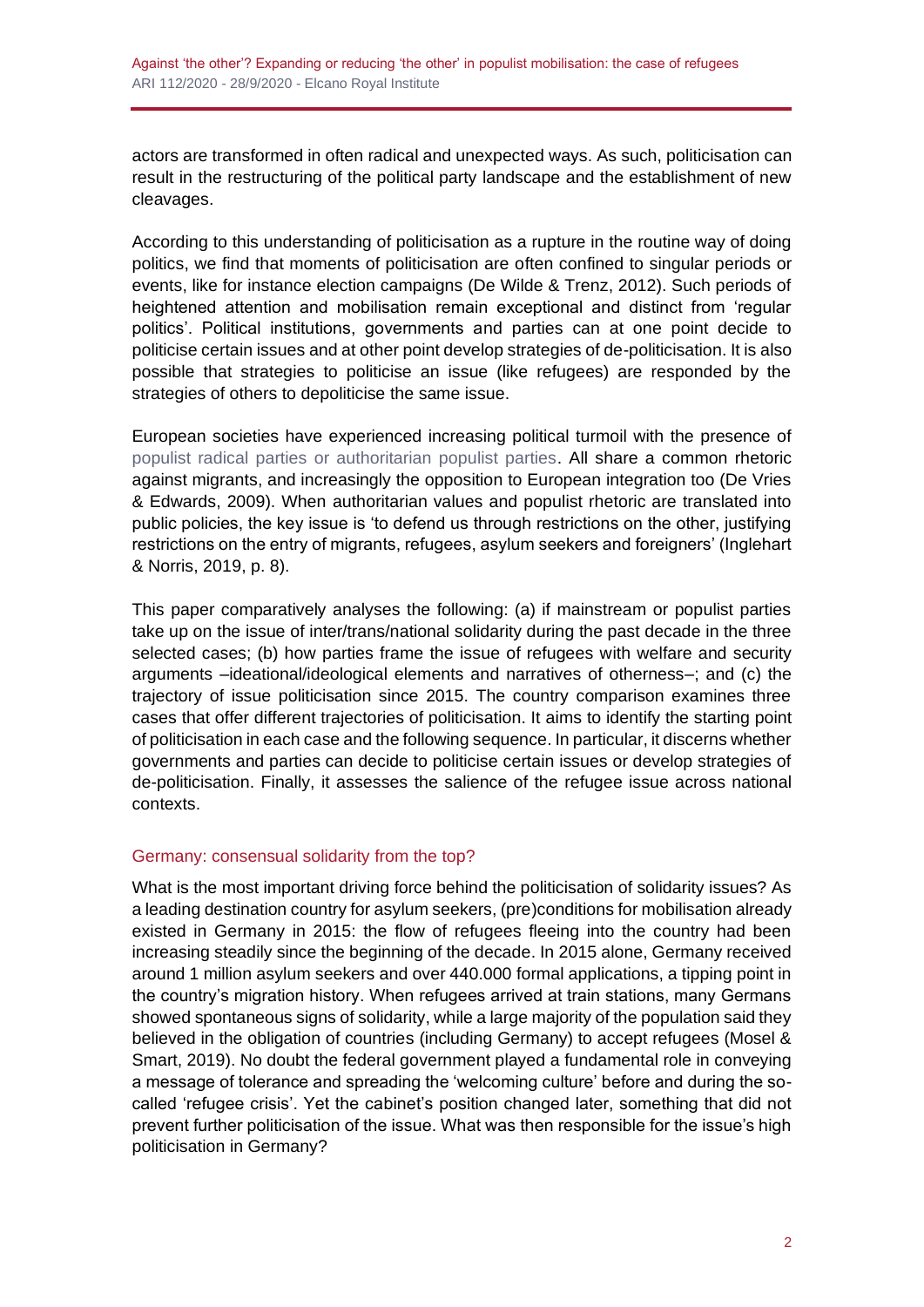Experts in politicisation processes (De Wilde, 2011) have downplayed the importance of socio-economic variables like the number of immigrants or rising unemployment (Grande *et al*., 2019) and emphasised the relevance of political parties, both mainstream and radical. In Germany too, the radical right heavily contributed to the politicisation of the issue in a twofold way:

- (1) The heightening of the debate on the 'refugee crisis' clearly facilitated the political success of [the new Alternative for Germany \(AfD\)](https://blog.realinstitutoelcano.org/en/germany-shifting-to-the-right/) in the Federal elections of 2017. Until then, the history of far-right parties in Germany had been one of bitter internal division, marginalisation and political irrelevance. The allegedly different 'waves' of right-wing extremism since the end of the Second World War had failed to produce an enduring alternative party to the right of the *Union*, least of all one that was *salonfähig*. <sup>1</sup> Founded in 2013 by some radicals, ex-CDU and FDP leaders and other members of a moderate profile who advocated Germany's exit from the euro, AfD's initial focus on economic issues and socially conservative policies prevented its outright classification as a radical right-wing, or extremist right-wing, party (Arzheimer, 2015). Although the party had failed to gain representation at the Federal election in 2013, its near-success (garnering 4.7% of the vote) boosted its breakthrough: the impressive results at the European elections in 2014 marked a milestone in the party's trajectory and strengthened its anti-European stances. However, this meteoric growth also triggered internal strife: the neo-liberal, moderate wing left the party, which paved the way for internal ideological reorientation under the more radical leadership of Frauke Petry.
- (2) However, anti-immigrant mobilisation was first led, not by AfD, but by the PEGIDA movement ('Patriotic Europeans against the Islamisation of the Occident'), which entered the scene in the autumn of 2014 in Saxony and called weekly demonstrations against (religious) radicalisation on 'German soil'. The increasing appeal of the movement forced Chancellor Merkel early in 2015 to advance the principles on which the government's policy would soon be based, which explicitly rejected xenophobia, racism and extremism. Through use of social media, PEGIDA was able to gather tens of thousands of demonstrators concerned about Islamisation, of a more middleclass profile than the typical NPD members and neo-Nazi skinheads of past decades. When PEGIDA gained momentum again in the autumn of 2015, the new leadership of AfD was ready to explore common ground: both party and movement were sometimes seen as 'two sides of the same coin' (Grabow, 2016).

All in all, Merkel's temporary suspension of the Dublin regulations allowed the German far-right to capitalise on public discontent. The ideological turn to the right of AfD, together with the increased salience of the refugee issue for Germans in general and radical right-wing voters in particular, were deemed responsible for its success in entering the Bundestag at the 2017 general election. This coexisted with episodes of social far-right mobilisation and altered the traditional internal dynamics within the German far-right milieu.<sup>2</sup>

<sup>1</sup> 'Socially acceptable'.

 $2$  When extreme right alternatives failed at the polls there used to be outbursts of racist, violent mobilisation on the streets coming from the very active skinhead and sub-cultural extremist groups (Koopmans, 1996; Koopmans & Kriesi, 1997).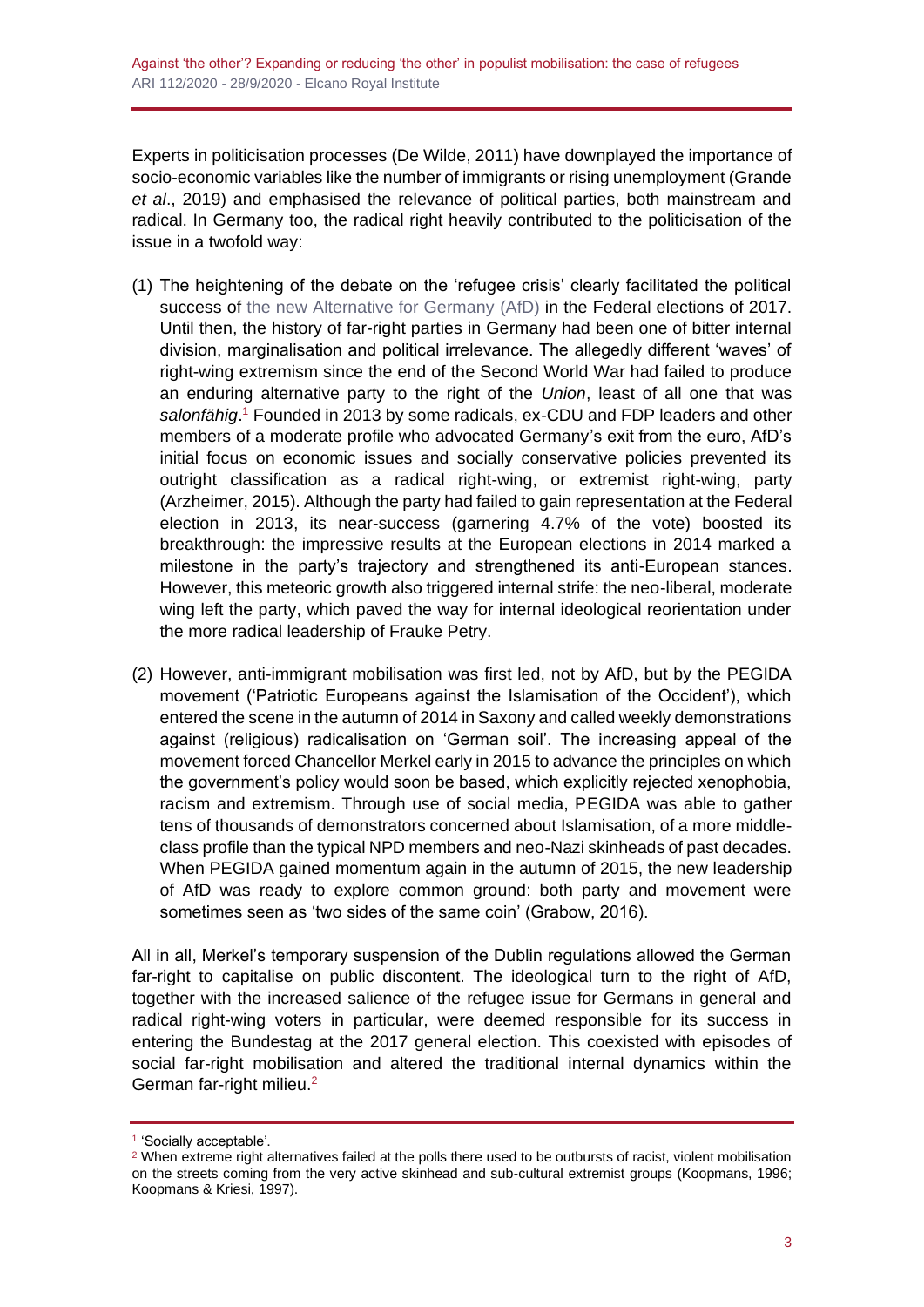But tensions arising from the increased visibility of the extreme right were not the only ones: the open arms policy of Merkel's cabinet soon came under internal attack as well, exacerbating divisions within the governmental coalition, which adopted more restrictive solidarity policies,<sup>3</sup> [pushed the EU-Turkey](http://www.realinstitutoelcano.org/wps/portal/rielcano_en/contenido?WCM_GLOBAL_CONTEXT=/elcano/elcano_in/zonas_in/ari21-2017-toygur-benvenuti-one-year-on-assessment-eu-turkey-statement-refugees) deal and gradually replaced concepts like 'solidarity' or 'humanitarian engagement', with 'strangeness', 'security threat' or 'deservingness of individuals regarding their causes of flight' (Beinhorn & Glorius, 2018, p. 45). Moreover, the decrease in arrivals since March 2016 was linked to the closure of the Balkan route rather than to effective crisis management, thus reinforcing the antirefugee front's arguments.

To make things worse, violent protests against refugees in the streets also peaked in 2016, echoing the sequence of events which took place in the early 90s, again in the context of the asylum issue. Counter-mobilisations followed, and polarisation around the divisive issue continued to increase<sup>4</sup> until the 2017 Bundestag elections, which marked the highest level of politicisation since the 1990s, and signalled the beginning of a new phase in the dynamics of party competition in German politics.

#### Denmark: the amplification of populist politicisation

At the peak of the so-called 'refugee crisis' in autumn 2015, Denmark was among the most inhospitable countries in the EU. The welcoming culture that was sparked in neighbouring Sweden and Germany in the initial weeks of August and September 2015 did not extend to Denmark. Rather, the Danish government insisted on the strict application of the Dublin Regulation, rejecting the asylum applications of refugees who entered via its southern borders with Germany.

Denmark has a long tradition of immigration deterrence policies that distinguishes it from its northern partner Sweden (Gammeltoft-Hansen, 2017). After the general elections of June 2015, a new centre-right minority government was formed with the support of the right-populist Danish People's Party. The latter could exert considerable influence on the programme of the new government formed by Lars Løkke Rasmussen. Among the conditions it set for its support in Parliament were a Eurosceptic approach, the reintroduction of border controls and further restrictions on immigration and asylum policies.

The refugee crisis of late summer/early autumn 2015 was a first opportunity for the new government to test out its restrictive approach. By early September 2015 the Danish government had placed advertisements in Lebanese newspapers, warning refugees that they would encounter harsh measures, including detention and deportation, if they decided to come to Denmark. In December 2015 the so-called 'jewellery law' was announced, which allowed for the seizure of assets from refugees upon arrival in

<sup>&</sup>lt;sup>3</sup> See the Position paper from the CDU and CSU signed in November 2015. See also the contents of the coalition agreement between the CDU, CSU and SPD for the 19<sup>th</sup> Legislature.

<sup>4</sup> There is, however, some evidence that attitudes towards refugees and migrants may not have shifted too much since 2015, or even may be more pro-refugee. See Mosel & Smart (2019). Beinhorn & Glorius (2018, p. 31) also show that 'in 2017, 87% of German respondents see a national obligation to help refugees, compared with 65% in 2015'.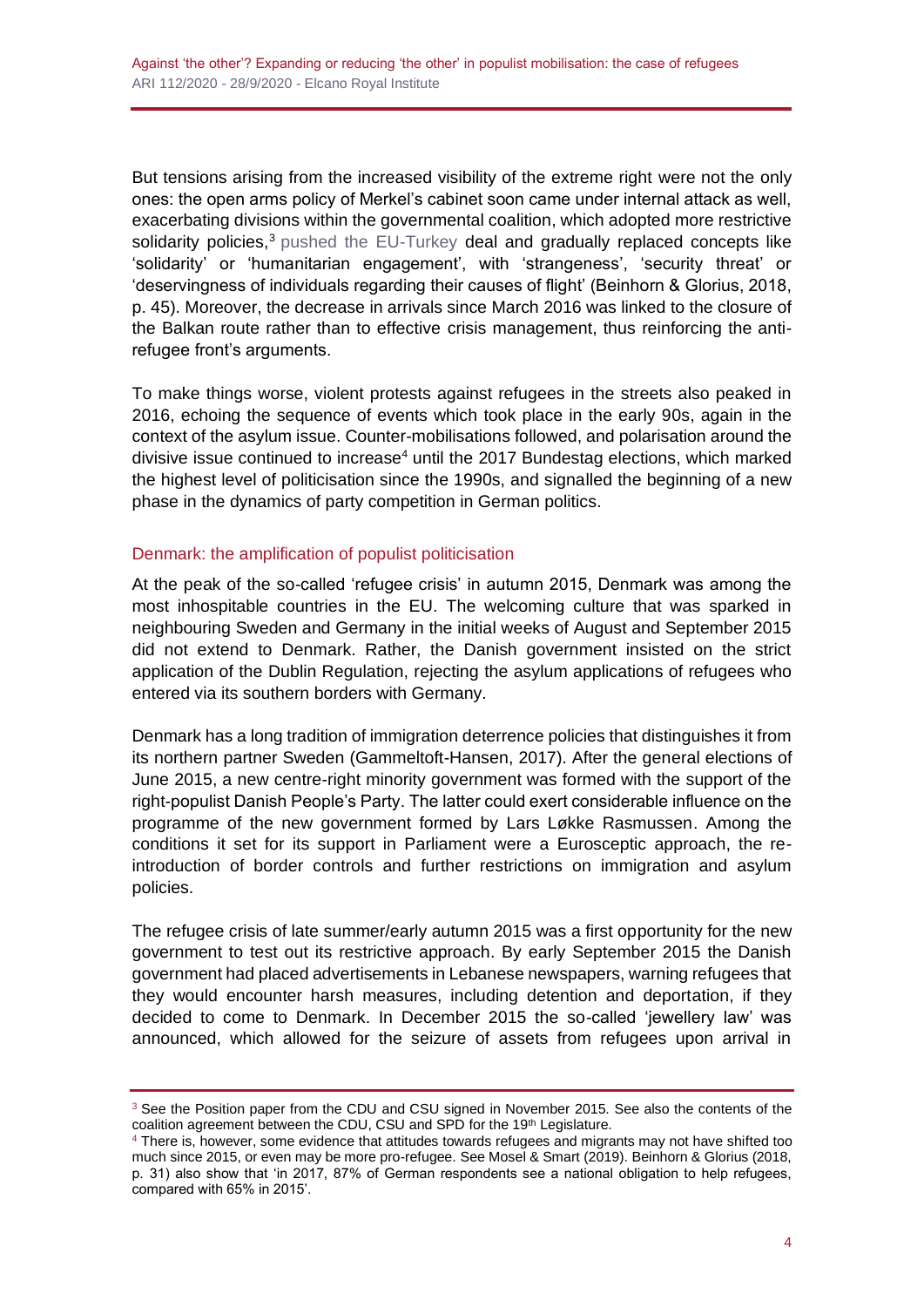Denmark. These harsh measures caused an international outcry but were also contested within Denmark.

Nevertheless, Denmark experienced a considerable increase in asylum applications in 2015, accepting a total of  $21,000$  refugees, which ranks it  $10<sup>th</sup>$  among EU countries with the highest intake of refugees per capita of the population (though seven times less than neighbouring Sweden and two to three times less than Germany).

The Danish government's harsh approach to the European crisis was, de facto, not a rupture of existing practices, as also previous governments (including the Social Democratic led coalition government between 2011 and 2015) followed a restrictive approach and used a hostile rhetoric towards migrant minorities. Politicisation was driven by the Danish People's Party who owned the issue and turned it into one of their trademarks. Mainstream parties instead of taking distance or opting for countermobilisation rather competed with the Danish People's Party for ownership by adapting a similar exclusive rhetoric towards refugees. Overall, this reflects the consensual style of Danish partisan politics where sharp confrontations or polarisation is avoided by all parties. Politicisation of the refugee issue also must be understood beyond the background of the country's opt-out position in the EU and was partially directed against other member states (especially Germany) who demanded more solidarity and support within the framework of European collaboration.

It is noteworthy, however, that the politicisation strategy of the Danish government driven by the right-wing populists did not result in a more hostile public opinion. According to a representative opinion poll measuring public attitudes of solidarity towards refugees, Denmark was not found to be particularly hostile compared to other European countries (Trenz & Grasso, 2018). A substantial part of the population rather expressed embarrassment of their government's lack of solidarity towards refugees. During September and October 2015, tens of thousands of people took part in pro-refugee rallies in all the major cities of Denmark and civil society all over the country mobilised support for incoming refugees. Politicisation of the refugee and asylum issue was thus responded by civil society solidarity mobilisation, which partially replaced the absence of partisan opposition.

However, the substantial minority of Danes favouring more liberal asylum policies stands in opposition to the large majority of those supporting the restrictive governmental policies of autumn 2015. There is thus only little evidence for an increasing polarisation of Danish society on questions regarding immigration, multiculturalism and international human rights obligations (Trenz & Grasso, 2018). The right-communitarian pole is mainstream. It is represented by the Danish People's Party (at that time Denmark's second-largest party, having gained 21.1% of the vote in the 2015 general elections. Mainstream political parties of both the left and the right do not fundamentally oppose this ethno-cultural-exclusive approach. The left-cosmopolitan pole, instead, is represented by the Red-Green Alliance (*Enhedslisten*), garnering 7.8% of the vote in the 2015 elections, but also by many civil society initiatives appealing to the moral obligations of inclusive, humanitarian solidarity, globally.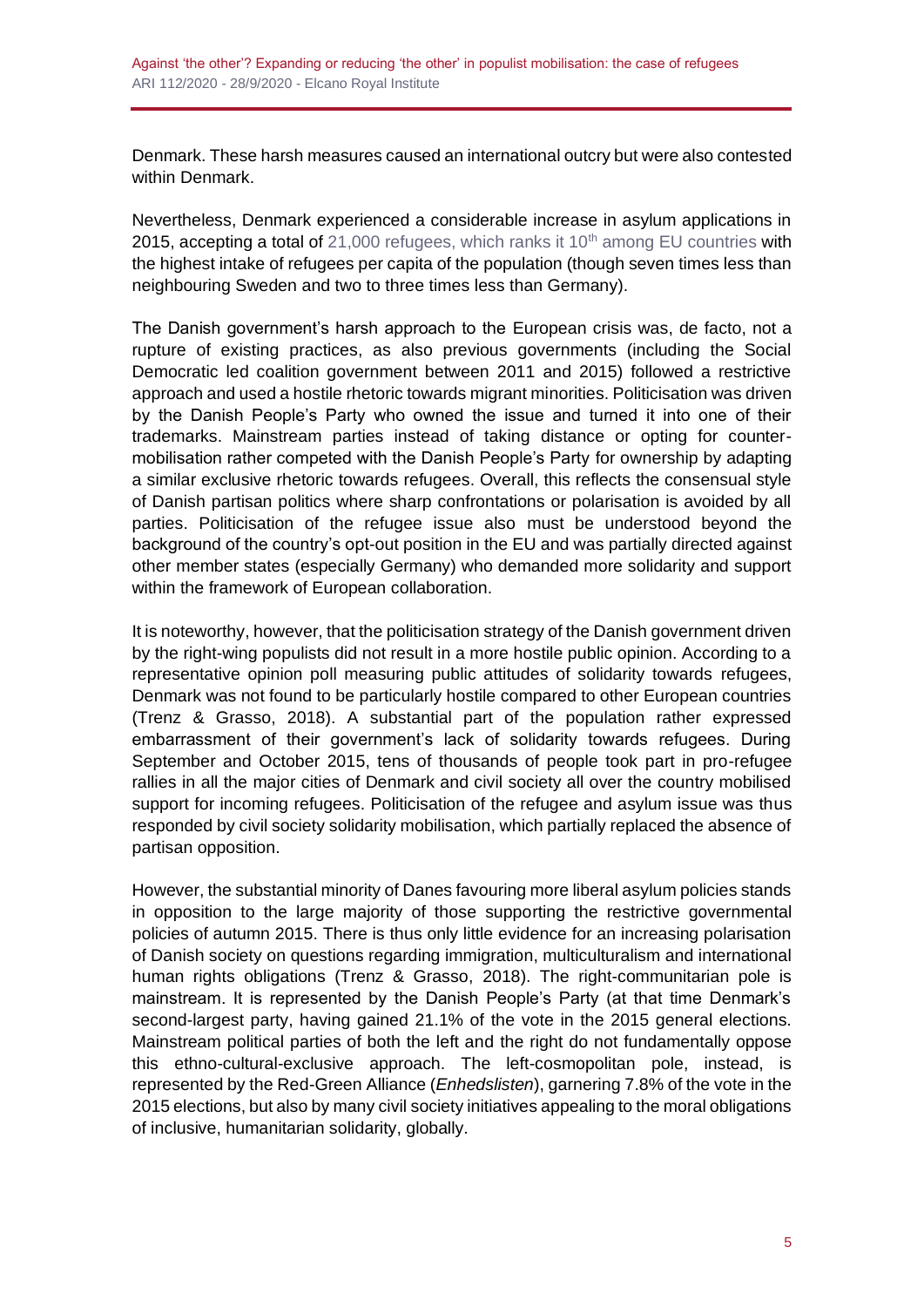By looking at the chronology of the debate in the Danish media, the hard-line approach to refugees has been upheld by the government since 2015 and was also confirmed by the new Social-Democratic coalition government, which took office in 2019. Denmark is thus the case of consensual politicisation of the refugee issue within the political party landscape, with opposition confined to civil society and parties at the extreme left margin. There is, in other words, only a weak manifestation of a new communitariancosmopolitan cleavage but, rather, a continuation of the tradition of consensual politics leaning towards exclusive-communitarian solutions regarding immigration and asylum policies.

#### Spain: the wandering politicisation of refugees and party system change

The politicisation of refugees in Spain took place under two very different political scenarios. The first period, from 2015 to 2018, responds to Mariano Rajoy's Popular Party (PP) in the national government and its restrictive policy. During this period the PP government formally complied with the quotas established by the EU despite Rajoy being reluctant to receive refugees, even those allotted to the country by European quotas. In contrast, the Socialist Party (PSOE) and the far-left IU and Podemos took a position that was pro-refugee and campaigned, together with trade unions and civil society organisations, for the rights and inclusion of refugees. A second period starting in 2018 opened with the formation of a Socialist government after a vote of no confidence. The Socialist leader Pedro Sánchez called elections twice in 2019, in June and November, given the impossibility of forming a government. After the November 2019 elections a new coalition government between the PSOE and Podemos was formed.

The politicisation of refugees in the Spanish party system clearly preceded the emergence of VOX, allegedly a party of the populist radical-right family in Europe (Ferreira, 2019). VOX, created in 2013 and competing in the 2014 European elections for the first time with marginal results, did not achieve representation at the local, national or European levels until 2018. However, it steadily increased at the national level in the June and [November 2019 general elections.](https://blog.realinstitutoelcano.org/en/spain-another-democratic-deadlock-or-a-coalition-government/) The party entered the Andalusian parliament and granted external support to the newly-born Andalusian right-wing coalition government formed by the PP and Ciudadanos (Cs) in 2018. VOX's programme did not specifically mention refugees, but it denounced the presence of illegal migrants in Spain.<sup>5</sup>

The year 2015 was also a critical juncture in Spanish politics, [with a breakdown in the](http://www.realinstitutoelcano.org/wps/portal/rielcano_en/contenido?WCM_GLOBAL_CONTEXT=/elcano/elcano_in/zonas_in/llaudes-oteroiglesias-general-elections-in-spain-from-two-to-multiple-party-system)  [traditional Spanish two-party system.](http://www.realinstitutoelcano.org/wps/portal/rielcano_en/contenido?WCM_GLOBAL_CONTEXT=/elcano/elcano_in/zonas_in/llaudes-oteroiglesias-general-elections-in-spain-from-two-to-multiple-party-system) The main parties previously shared over 70% of the vote while in 2015 the vote share for the two main parties [was drastically reduced to](http://www.realinstitutoelcano.org/wps/portal/rielcano_es/contenido?WCM_GLOBAL_CONTEXT=/elcano/elcano_in/zonas_in/commentary-chislett-anti-establishment-parties-make-gains-spain-elections)  [50.73%.](http://www.realinstitutoelcano.org/wps/portal/rielcano_es/contenido?WCM_GLOBAL_CONTEXT=/elcano/elcano_in/zonas_in/commentary-chislett-anti-establishment-parties-make-gains-spain-elections) Podemos captured by far most international attention as a left-populist or libertarian populist. Cs, first involved in Catalan issues, moved to 'national' politics with a liberal agenda. Podemos took a clear position to support refugees since the beginning of the 2015 crisis and it joined the efforts of civil-society organisations. Podemos' programme for the 2015 and 2016 general elections supported the defence of refugees

<sup>5</sup> VOX voters are the least prone to solidarity with refugees. The same survey also shows that the main concern of VOX voters is Spanish unity (Hugo Marcos Marne, USAL-University of St Gallen, unpublished dataset, 2019).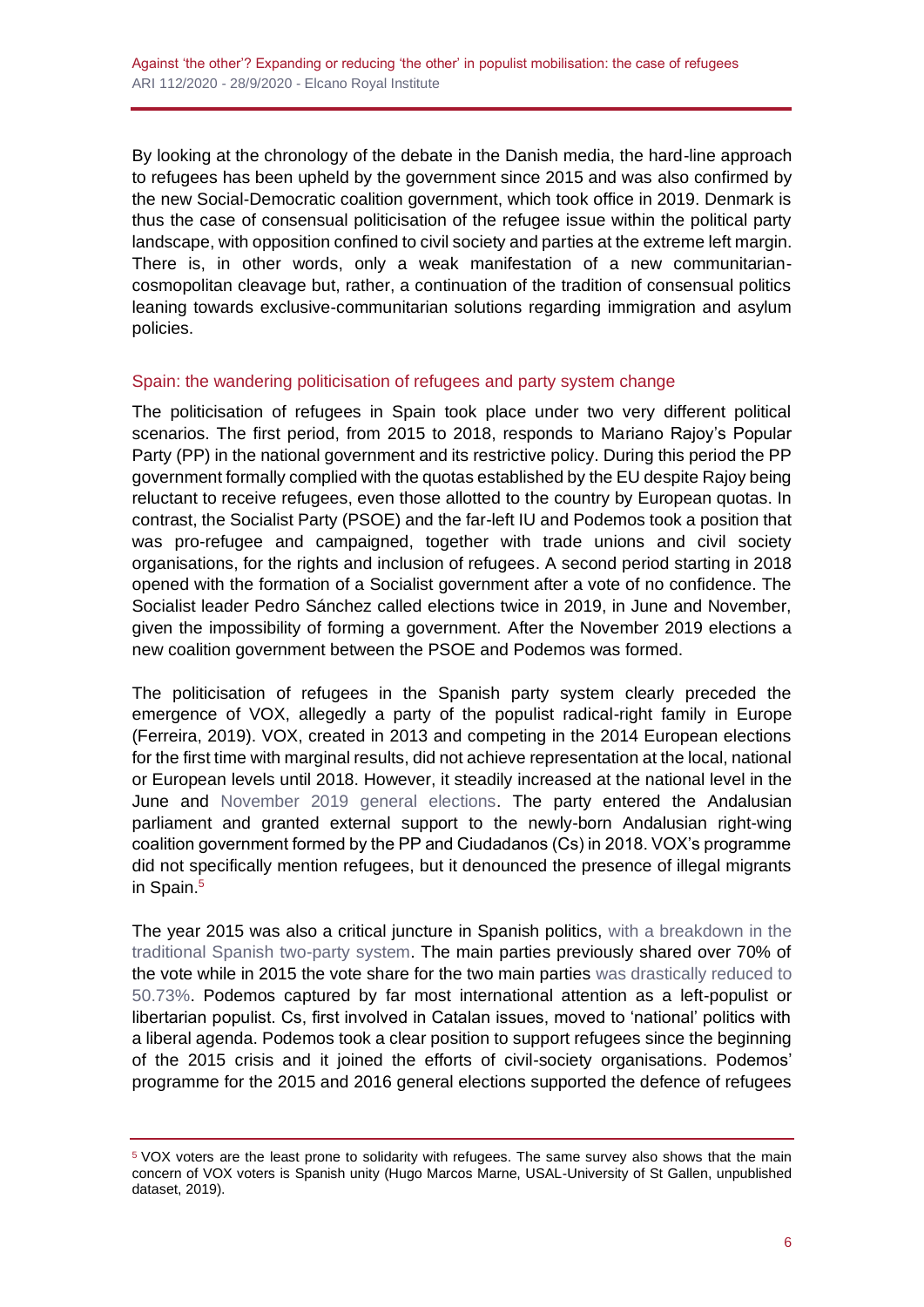within the larger claim to defend migrants' rights and inclusion. The Popular party, in government in 2015, reacted negatively to European pressures but the issue of refugees had acquired by then an increasing visibility in the Spanish media. By September 2015 Prime Minister Mariano Rajoy had agreed to accept some refugees in the country, an initial quota of 5,000. In addition, in 2016 he supported negotiations between the EU and Turkey to control refugee flows. All the Spanish parliamentary groups rejected the agreement as illegal. That was the height of polarisation on refugees during the first period of the PP's conservative policies. While Rajoy did not openly contest the quotas assigned to Spain in 2015, he did not comply with them either. In 2019 the Spanish government was condemned by the Supreme Court to proceed with the pending applications for asylum from Italy and Greece because it had only covered 12.85% of the quota assigned.

Thus, politicisation of the issue in Spain did not enter via populist radical parties. From 2015 the politicisation of refugees entered party competition with the opposition of the Socialist Party, United Left and Podemos as allies. Spanish public opinion was rather favourable towards refugees (CIS, 2018). Although its engagement was limited, civil society organisations also participated in the Spanish refugee movement: CEAR, Acoge, etc. The Spanish branch of the NGO 'Refugees Welcome', created in Berlin, was also active across Spanish territory. One of the complaints of Spanish civil-society organisations was the lack of distinctiveness of refugees, as opposed to migrants, in political discourse and public debate.

After the 2015 local elections, both Madrid and Barcelona were governed by left-wing progressive alliances which denounced the lack of response of the Rajoy government to the refugee crisis. Local alliances between the progressive left and pro-refugee movements characterised the politicisation of the issue in the cities of Madrid and Barcelona. On 8 September 2015, a banner with 'Refugees Welcome' was hanged on the façade of Madrid's town hall (until the PP removed it in June 2019 after its electoral victory in the local elections).

In 2018 Pedro Sánchez's new government aimed at a clear-cut departure from Rajoy's conservative stand on refugees. In turn, partisan polarisation on the issue of refugees was reinforced by the electoral success of VOX in 2018 and 2019. VOX campaigned not only against refugees but also induced further radicalisation of the PP on the issue, followed also by Ciudadanos.

# **Conclusions**

Taking 2015 as a critical juncture, this paper has analysed different trajectories of the politicisation of refugees in the EU. It has discussed Germany as a case of solidarity mobilisation driven by the Merkel government, and mainstream parties and civil society aligned against a new populist radical-right party, AfD. In contrast, it has shown that Denmark is a case of low issue politicisation of refugees, explained by the established nature of the DPP as a consolidated actor in Danish politics and an external supporter of the government. Here restriction policies against refugees were consensual among most parties. Finally, Spain is a case of politicisation of refugees without a populist radical-right party. Today political polarisation between a pro-refugee left pole and a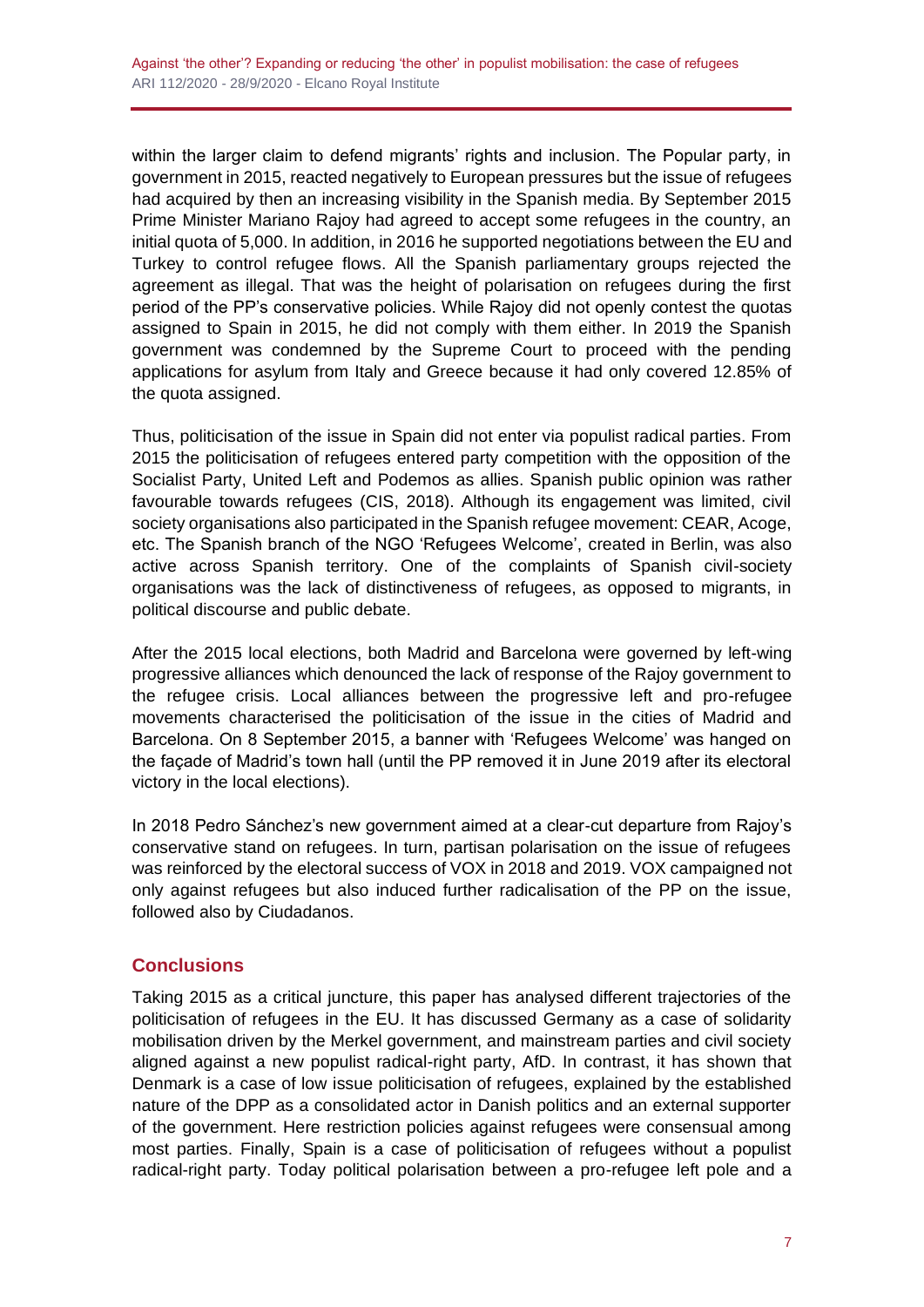restrictive right-wing pole, including VOX, represent the configuration of conflict in the Spanish party system.

## **References**

Arzheimer, K. (2015), 'The AfD: finally a successful right-wing populist Eurosceptic party for Germany?', *West European Politics*, vol. 38, nr 3, p. 535-556.

Arzheimer, K., & C.C. Brening (2019), 'How the Alternative for Germany (AfD) and their voters veered to the radical right, 2013-2017', *Electoral Studies*, nr 60, p. 1-10.

Beinhorn, J., & B. Glorius (2018), *Patterns of Politicisation on Refugees and Policy Responses: The Case of Germany*, CEASEVAL, Research on the Common European Asylum System, nr 12.

De Wilde, P. (2011), 'No polity for old politics? A framework for analyzing the politicisation of European integration', *Journal of European Integration*, vol. 33, nr 5, p. 559-575.

De Wilde, P., & H.-J. Trenz (2012), 'Denouncing European integration: Euroscepticism as polity contestation', *European Journal of Social Theory*, vol. 15, nº 4, p. 537-554.

Ferreira, C. (2019), ['Vox como representante de la derecha radical en España: un](https://scholar.google.es/scholar?oi=bibs&cluster=7009575735106776040&btnI=1&hl=es)  [estudio sobre su ideología'](https://scholar.google.es/scholar?oi=bibs&cluster=7009575735106776040&btnI=1&hl=es), *Revista Española de Ciencia Política*, nº 51, p. 73-98.

Gammeltoft-Hansen, T. (2017), 'Refugee policy as "negative nation branding": the case of Denmark and the Nordics', in K. Fischer & H. Mouritzen (Eds.), *Danish Foreign Policy Yearbook*, Danish Institute for International Studies, Copenhagen, p. 99-125.

Grabow, K. (2016), 'PEGIDA and the Alternative für Deutschland: two sides of the same coin?', *European View*, nº 15, p. 173-181.

Grande, E., & T. Schwarzbözl & M. Fatke (2019), 'Politicizing immigration in Western Europe', *Journal of European Public Policy*, vol. 26, nr 10, p. 1444-1463.

Inglehart, R., & P. Norris (2019), *Cultural Baklash. Trump, Brexit and Authoritarian Populism*, Cambridge University Press.

Kauppi, N., & H.-J. Trenz (2020), 'Dynamics of (de)politicisation in an emerging European political field and public sphere', in C. Wiesner (Ed.), *Reconsidering EU Politicisation*, Palgrave, Basingstoke.

Koopmans, R. (1996), 'Explaining the rise of racist and extreme right violence in Western Europe: grievances or opportunities?', *European Journal of Political Research*, vol. 30, nr 2, p. 185-216.